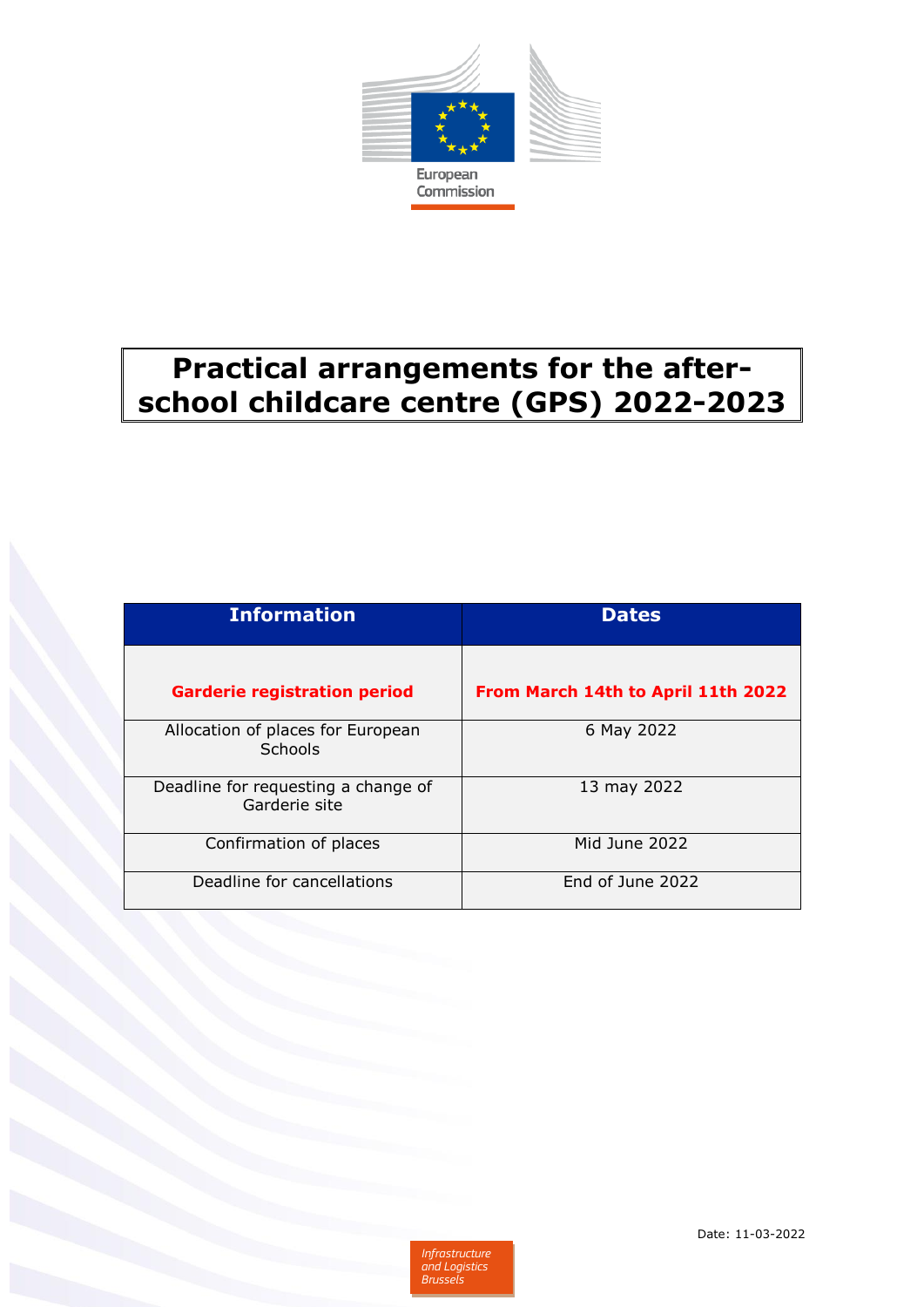## **INTRODUCTION**

*(Note: this is a translation of the French version which prevails in case of doubt)*

This document provides information on how to enrol your child in the after-school childcare service managed by OIB.CPE in Brussels, for the school year 2022-2023, and in compliance with the rules in force (dated 16/06/2014). [https://myintracomm.ec.europa.eu/staff/Documents/family/children/afterschool](https://myintracomm.ec.europa.eu/staff/Documents/family/children/afterschool-centre/brussels/afterschoolchildcare-rules-en.pdf)[centre/brussels/afterschoolchildcare-rules-en.pdf](https://myintracomm.ec.europa.eu/staff/Documents/family/children/afterschool-centre/brussels/afterschoolchildcare-rules-en.pdf)

The Office for Infrastructure and Logistics — Brussels (OIB) organises after-school childcare services **for children from 4 to 12 years old** (i.e. born between 2018 and 2010) for the school year 2022-2023:

— From Monday 29 August 2022 to Friday 7 July 2023 for children from Belgian schools and

— From Monday 5 September 2022 to Friday 7 July 2023 for children from European schools.

Parents can choose the OIB childcare facility on the child's European school site or a facility located closer to the institutions' offices (i.e. a 'central site'). The afterschool childcare facilities in Brussels are located on 11 sites (see last page of this document).

OIB is not always in a position to guarantee a place, nor your first choice of site. Indeed, for some sites, applications exceed the maximum capacity and this may lead to some requests being placed on a waiting list, even if these requests were made within the deadline.

#### **Parents must enrol their children every year, in an after-school childcare facility (via the Kiddyweb application) as re-enrolment is not automatic.**

The following abbreviations within this document refer to:

- GPS after-school childcare centre
- EC European Commission
- OIB Office for Infrastructure and Logistics Brussels
- CPE OIB Early Childhood services

#### **Special features for 2022:**

**Genève:** The complete closure of the G-1 building is scheduled for June 30, 2022. An alternative solution is currently under study. However, we are not yet able to ensure service offer. Children registered on this site and who wish to continue on the same site for 2022-2023, must choose and tick a second garderie site in Kiddyweb. No new registration can be accepted on this site (except for siblings).

**EEB1 inter-site garderie center (Uccle-Berkendael):** Only families with siblings in both schools will be able to enroll their children in the Berkendael site.

**Evere:** This childcare facility will welcome nursery school and primary school children attending European school of Evere.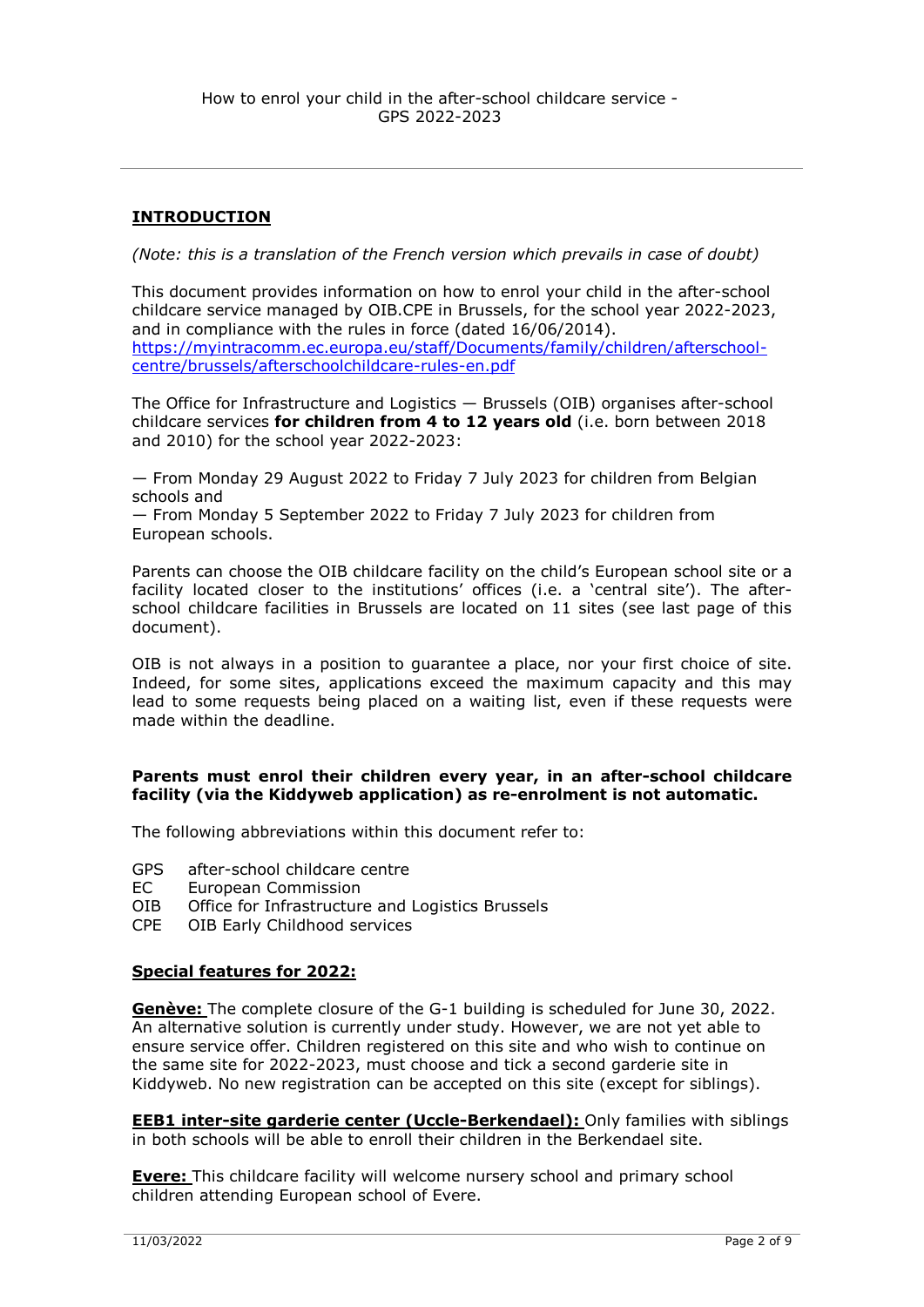**Barnepark:** For children aged from 4 to 6. As from P1 (not before), priority will be given to children previously enrolled in Barnepark site to attend COLE site.

**Belgian school children:** Given the disparities between the school calendars of European schools and Belgian schools, the GPS service for children enrolled in Belgian schools will be centralized at Wilson only, in order to ensure the best service possible for children.

#### **ELIGIBILITY CRITERIA**

As stipulated in Article 3 of the Regulation, after-school childcare centres (GPS) are available for children of the European institutions' statutory staff and who are aged from **4 to 12 years** under certain conditions:

#### **ARTICLE 3**

The after-school centre is intended for children who live in the household of a parent in active employment or a similar<sup>1</sup> situation and who is an official or other servant<sup>2</sup> of the European Union benefiting from a contract of six months or more; a Seconded National Expert in a European institution, Agency or any other body having signed a financial agreement with the CPE<sup>3</sup>,. In order to be eligible, contract staff and SNEs must have a contract for a period equal to or greater than six months. This condition must be met at the time of enrolment of the child, and maintained throughout the school year for which enrolment at the after-school centre has been requested.

### **ENROLMENT PROCEDURE**

Enrolment requests must be submitted via the **Kiddyweb** application: [https://webgate.ec.europa.eu/kiddyweb/](https://webgate.ec.europa.eu/kiddyweb/home.public)

Access to the application is secured by Eu Login. Only one parent (the paying parent) has access to the child's file and, consequently, is the only one able to enroll and modify the data of the file.

For parents with no access to the application (none of the parents of the household), an enrolment form can be sent upon written request to the Enrolment Service by email:

[OIB-INSCRIPTIONS-GARDERIES-POSTSCOLAIRES@ec.europa.eu](mailto:OIB-INSCRIPTIONS-GARDERIES-POSTSCOLAIRES@ec.europa.eu)

<sup>3</sup> See the list published on My Intracomm

1

<sup>&</sup>lt;sup>1</sup> Persons seconded in the interests of the service

<sup>&</sup>lt;sup>2</sup> Within the meaning of Article 1 of the Conditions of Employment of Other Servants of the European Union.

[<sup>\(</sup>https://myintracomm.ec.europa.eu/staff/Documents/family/children/afterschool-centre/brussels/list-institutions](https://myintracomm.ec.europa.eu/staff/Documents/family/children/afterschool-centre/brussels/list-institutions-agencies_fr.pdf)agencies fr.pdf)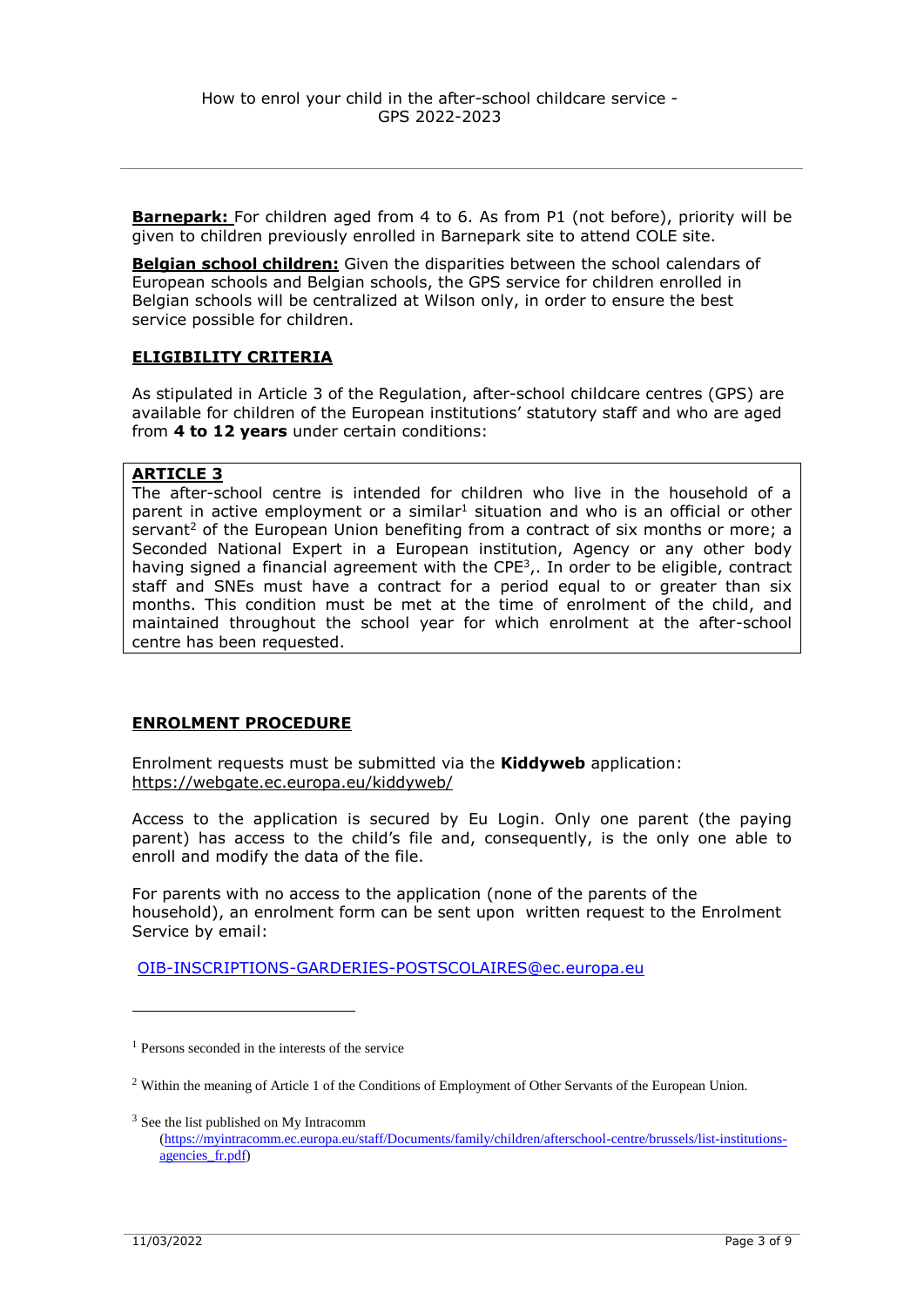# **The enrolment period is from 14 March to 11 April 2022**

Any enrolment received after 11 April 2022 will be automatically placed on a waiting list, including re-enrolment requests.

Parents, who are enrolling their child for the first time in Kiddyweb, must create their child's profile in the application first, only then will they be able to enrol the child. **The** *creation* **of a profile does not mean the child has been enrolled!**

To enrol your child at the after-school childminding facility in Kiddyweb, after you created his profile:

- 1) click on "Enrol my child at After School facility"
- 2) choose the child's name
- 3) click on 'NEXT'
- 4) complete the information under the different tabs
- 5) save

When the application for registration has been saved in Kiddyweb, the parent will receive an email informing him/her that the application has been saved, and detailing the list of supporting documents to be provided. KiddyWeb automatically generates two PDF files (enrolment file and Annex II); both documents prove your enrolment registration via Kiddyweb.

If you do not receive these two PDF files, please email the enrolment team by email:

[OIB-INSCRIPTIONS-GARDERIES-POSTSCOLAIRES@ec.europa.eu](mailto:%20OIB-INSCRIPTIONS-GARDERIES-POSTSCOLAIRES@ec.europa.eu)

#### **SUPPORTING DOCUMENTS**

Children "enrolled" in after-school childcare facility until the end of the 2021-2022 school year will be considered as "re-enrolment" and do not need to provide supporting documents. Enrolment in Kiddyweb is sufficient.

#### **For new enrolments:**

Parents must provide all the supporting documents to the FMB below, (by email only) as soon as they are registered in Kiddyweb:

[OIB-INSCRIPTIONS-GARDERIES-POSTSCOLAIRES@ec.europa.eu](mailto:OIB-INSCRIPTIONS-GARDERIES-POSTSCOLAIRES@ec.europa.eu)

**Children who have been "withdrawn"** during the 2021-2022 school year will be considered as new registrations and parents must provide the supporting documents when registering in Kiddyweb for the 2022-2023 school year.

**We will not be able to deal with any enrolment request before the receipt of a complete file. The priority criterion is the date when the complete file is received (i.e: with all supporting documents).**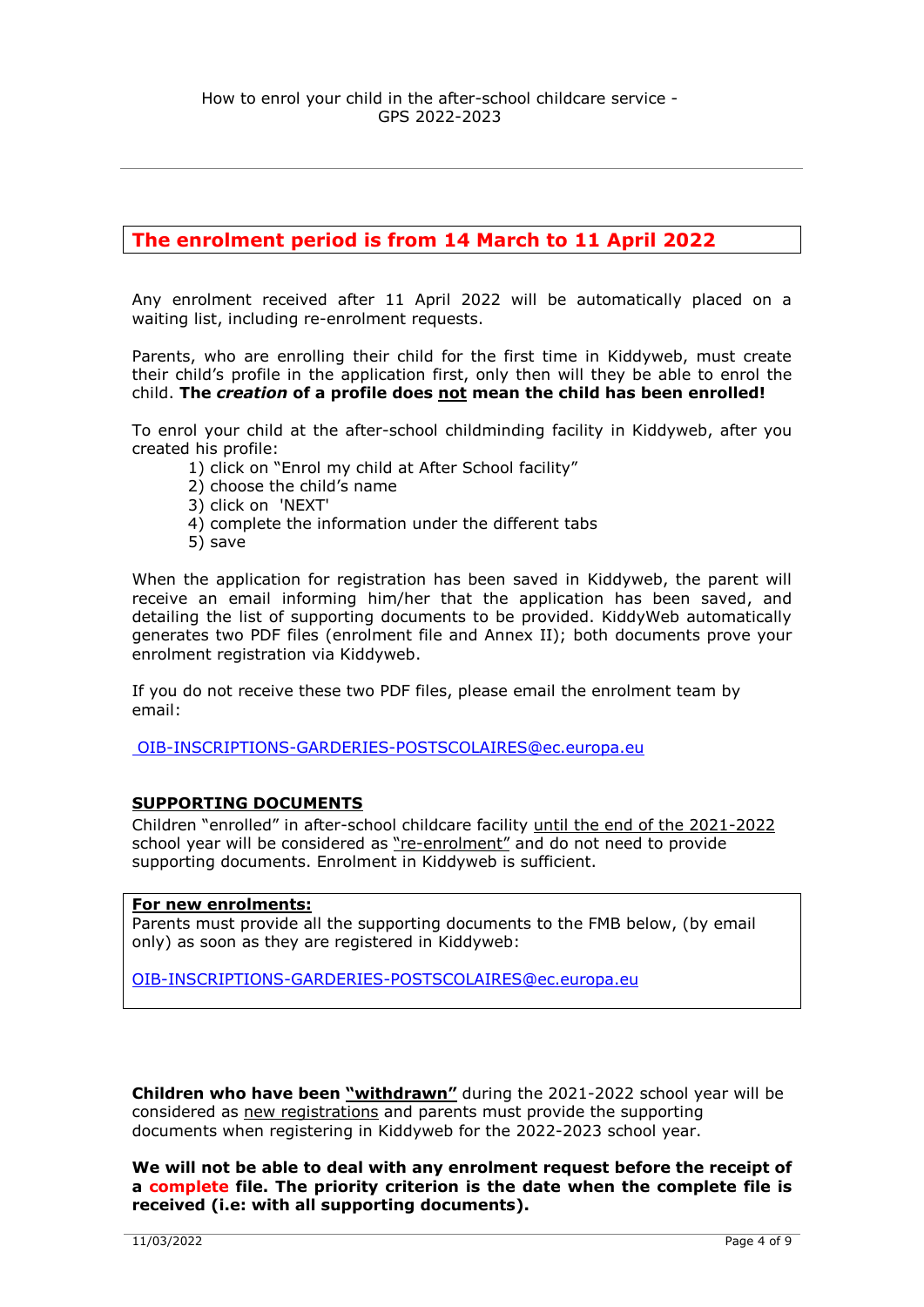The file shall include all the necessary information on the child's family and must contain the following relevant supporting documents:

- The enrolment file (PDF generated by Kiddyweb);
- The medical form attached in Annex II (PDF generated by Kiddyweb);
- The birth certificate of the child;

• The financial documents attesting income (for the calculation of the parental contribution). More specifically, you must provide:

Regarding the income of the parent performing the enrolment (Paying parent):

 $\checkmark$  The most recent salary slip

If you are a Seconded National Expert (SNE):

- $\checkmark$  A copy of contract (including details of the benefits/allowances received from your Institution) with the end date of the contract,
- $\checkmark$  A pay slip from your country and
- $\checkmark$  An address (in your home country) for billing.

If single parent: A copy of the 'family composition' declared in Sysper2 and, when applicable, a court judgement specifying the amount of maintenance payments (where no maintenance payment is received, a sworn statement signed by the paying parent certifying this).

Regarding the income of the second household member (Spouse or partner):

- The most recent salary slip/income statement; **AND/OR**
- SNE Benefits/allowances 2022 ; **OR**
- $\checkmark$  A copy of the most recent tax assessment, **OR**
- $\checkmark$  A declaration of unemployment specifying the amount of monthly unemployment benefit; **OR**
- $\checkmark$  A certificate of current studies for non-remunerated students;
- $\checkmark$  The case withstanding, a court judgement specifying the amount of maintenance payments received or paid from/to other sources;
- $\checkmark$  Where no maintenance payment is received or paid, a sworn statement attesting to this fact.

#### **PRIORITIES FOR ADMISSION AND PROCESSING OF APPLICATIONS**

According to the current CPE regulation, **enrolments are first managed by priority and, for equal priority, by date of arrival of the application** (subject to receipt of the complete file with all the supporting documents).

#### a) Priority is given to re-enrolments

Is considered re-enrolment: the enrolment, done within the deadline, of a child who is already attending the after-school centre during the 2021-2022 academic year until the end of the school year, provided that he/she continues to meet the conditions in Article 3.

#### **b) In the case of new enrolments :**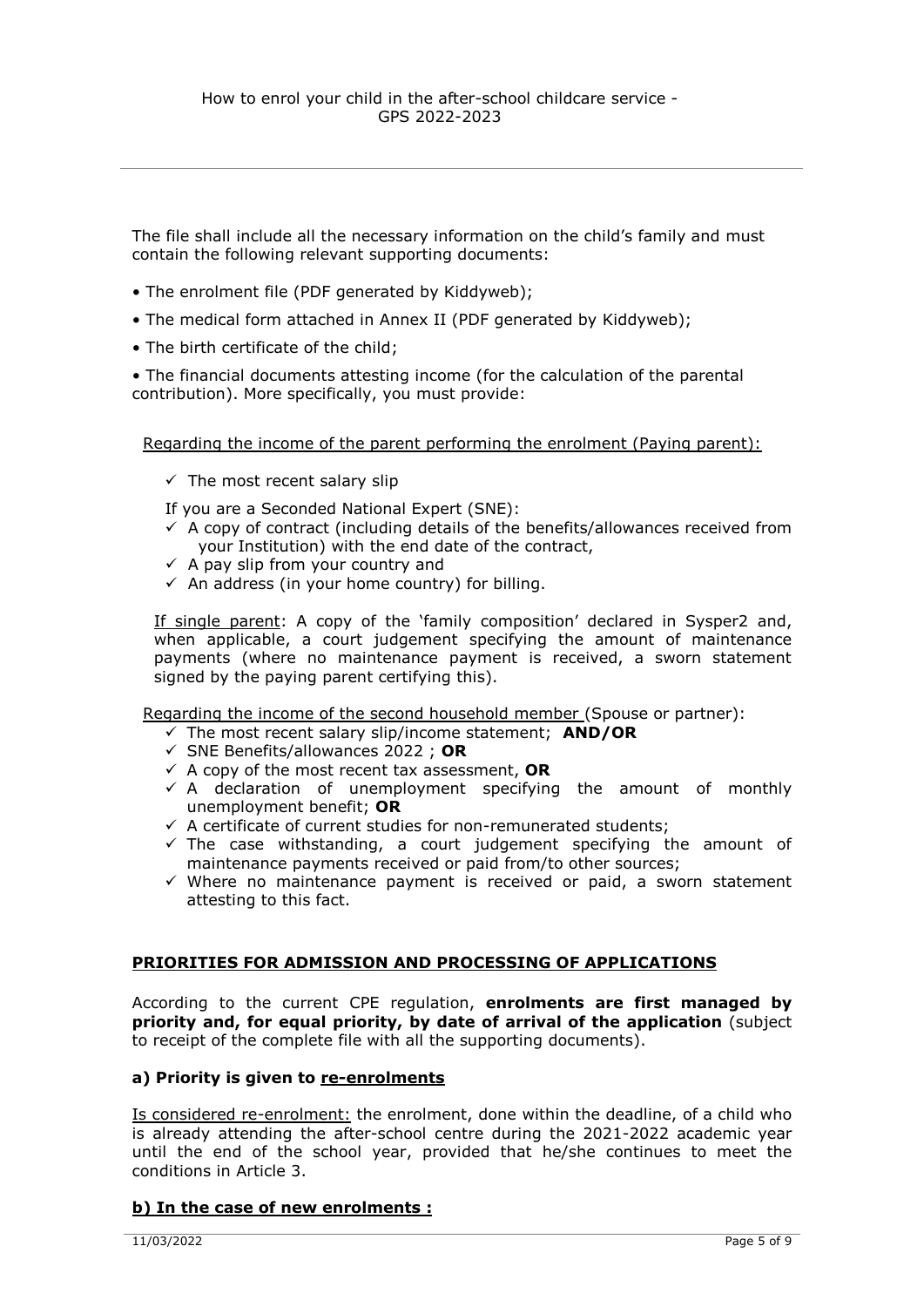The order of file processing is fixed by the **date of receipt of the complete file**. Registrations are accepted according to the **places available and in the order of priority as defined below.**

Priority is given according to the situation of the assessed parent on the date of submission of the complete application for enrolment (i.e. with all the required supporting documents sent by e-mail to the functional mailbox: OIB-INSCRIPTIONS-GARDERIES-POSTSCOLAIRES@ec.europa.eu) and in accordance with the rules set out above.

**Priority 1:** Child of a single parent<sup>4</sup>

**Priority 2:** Child who already has a brother or sister at the after-school childcare centre.

**Priority 3:** Child(ren) whose care is provided by a household of two people subject to the Staff Regulations of the European Union or to the Conditions of Employment of Other Servants of the European Union.

**Priority 4:** Child(ren) whose care is provided by a parent who is subject to the Staff Regulations of Officials or the Conditions of Employment of Other Servants of the European Union and another member of the household but who is not covered by the Staff Regulations of Officials or the Conditions of Employment of Other Servants of the European Union and who either:

- is in gainful employment or
- is a full-time student or
- is actively seeking employment.

**Priority 5:** All other cases provided that they continue to meet the conditions of Article 3.

**Priority 6:** Child(ren) of a Seconded National Expert (SNE)

**N.B.:** Depending on the allocation of the European school, if you have not obtained your first choice of school, as long as your child is registered on time (before 12 April), we will accept requests for change of afterschool site until May **13 May 2022**. Parents are requested to inform the enrolment team (by e-mail) before this date:

[OIB-INSCRIPTIONS-GARDERIES-POSTSCOLAIRES@ec.europa.eu](../../../../../../../Public/OIB.CPE/Coordination%20CPE2-CPE3/Rentrée%20GPS%202020-2021/OIB-INSCRIPTIONS-GARDERIES-POSTSCOLAIRES@ec.europa.eu)

#### **Requests for site changes during the school year will not be accepted.**

#### **MEDICAL REMARKS**

It is important that at the time of registration (via the KiddyWeb application), parents indicate any information regarding possible problems of either a medical nature or other particular need of the child. It is only upon presentation of a

<u>.</u>

<sup>&</sup>lt;sup>4</sup> "Single parent": personal circumstances such that, de facto, the parent has sole responsibility for the child on a daily basis.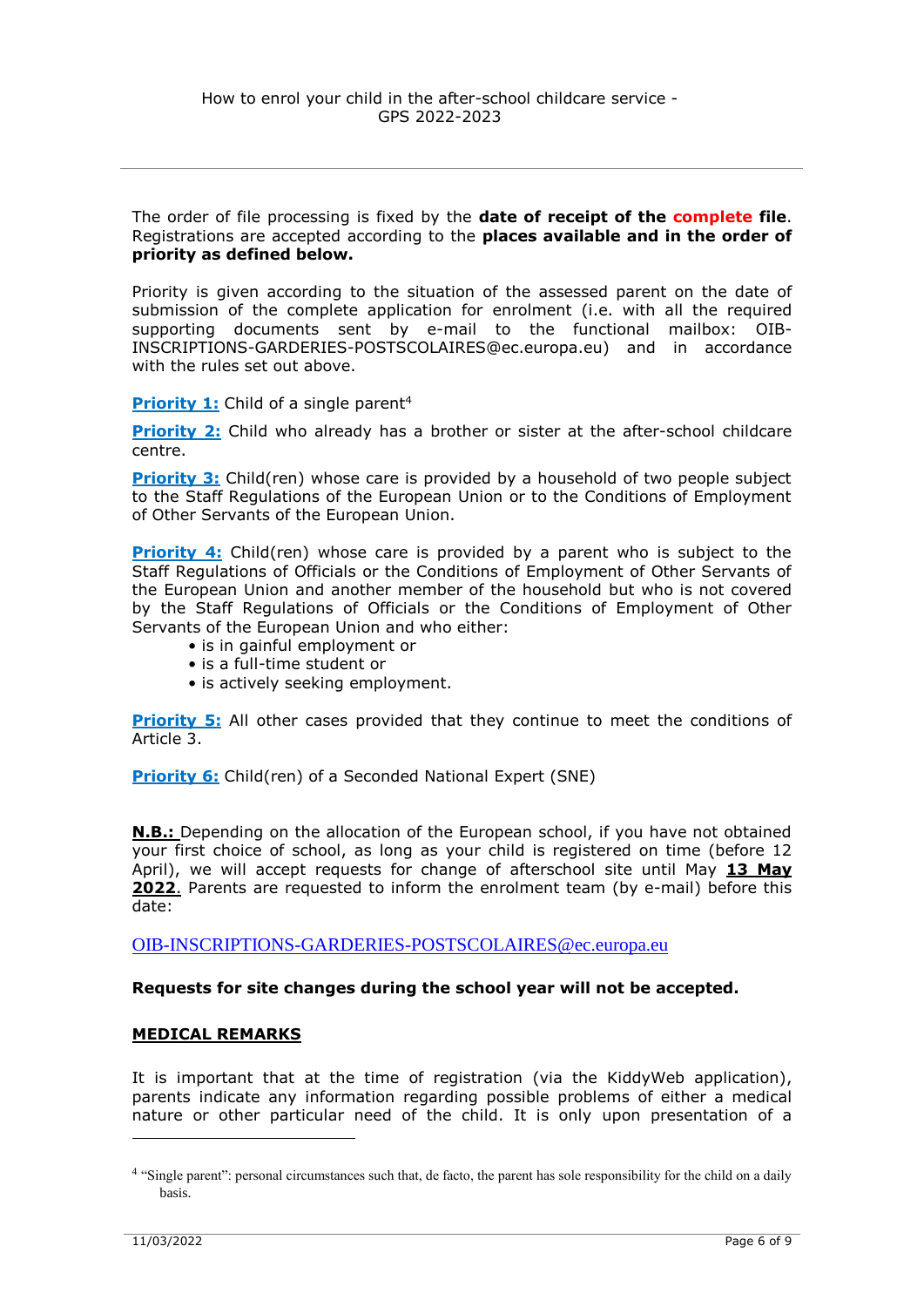medical certificate that the educators will have the right to administer treatment to the child. Please update this information whenever necessary.

CPE is not in a position to manage individual dietary restrictions. No substitute shall be provided for children with severe allergies or for whom a food restriction has been reported. In accordance with the Regulation, it is up to the parents concerned to provide the meal/snack corresponding to the need of their child(ren).

In case of an accident, the specific emergency service (22222 or 112) will be contacted immediately, and if necessary, the child will be directly transported by ambulance to a hospital and the paying parent will be contacted. If the parent is unavailable, the administration will contact another person from the list of authorisation as identified by the parent (authorisation tab in Kiddyweb).

#### **Federal nuclear emergency plan and iodine administration**

In the event of a nuclear accident, iodine administration has a protective effect on the thyroid, avoiding long-term complications. If you are concerned that your child may experience side-effects with iodine intake, we would ask you to discuss this with your own doctor, and if confirmed, please inform us and send a medical certificate to the medical service at the functional mailbox OIB-CPE-MED-CRECHE-COLE@ec.europa.eu A skin reaction to the local use of products such as the isobath is not considered a side-effect to the oral intake of iodine.

If your child is currently attending a GPS site and you have already provided this information to the functional mailbox mentioned above, it is no longer necessary to provide it again.

#### **REGISTRATION CONFIRMATION AND WAITING LIST**

An email will be sent to the paying parent in **mid June**, informing him/her**:**

- Either that their child is accepted and specifying the childcare facility where he can be accommodated,
	- Or that he is placed in a waiting list.

Depending on the requests by age category, CPE might allocate a place in a facility other than the first choice site or other than those requested.

If, before the start of the school year, parents no longer wish their child to attend the after-school facilities please inform the registration team in writing **[\(OIB-](mailto:OIB-INSCRIPTIONS-GARDERIES-POSTSCOLAIRES@ec.europa.eu)[INSCRIPTIONS-GARDERIES-POSTSCOLAIRES@ec.europa.eu\)](mailto:OIB-INSCRIPTIONS-GARDERIES-POSTSCOLAIRES@ec.europa.eu) at the latest within eight calendar days**. The places available after cancellation will be offered to children on the waiting list.

A place accepted in an afterschool facility is valid for the entire academic year. Places that become available again will be offered to children on the **waiting list**.

Children who have not obtained a place in the day care centre will be placed on a waiting list; requests will be dealt with in the following order:

Waiting list No 1: Enrolment files submitted 'within the deadline' (until 11/04/2022);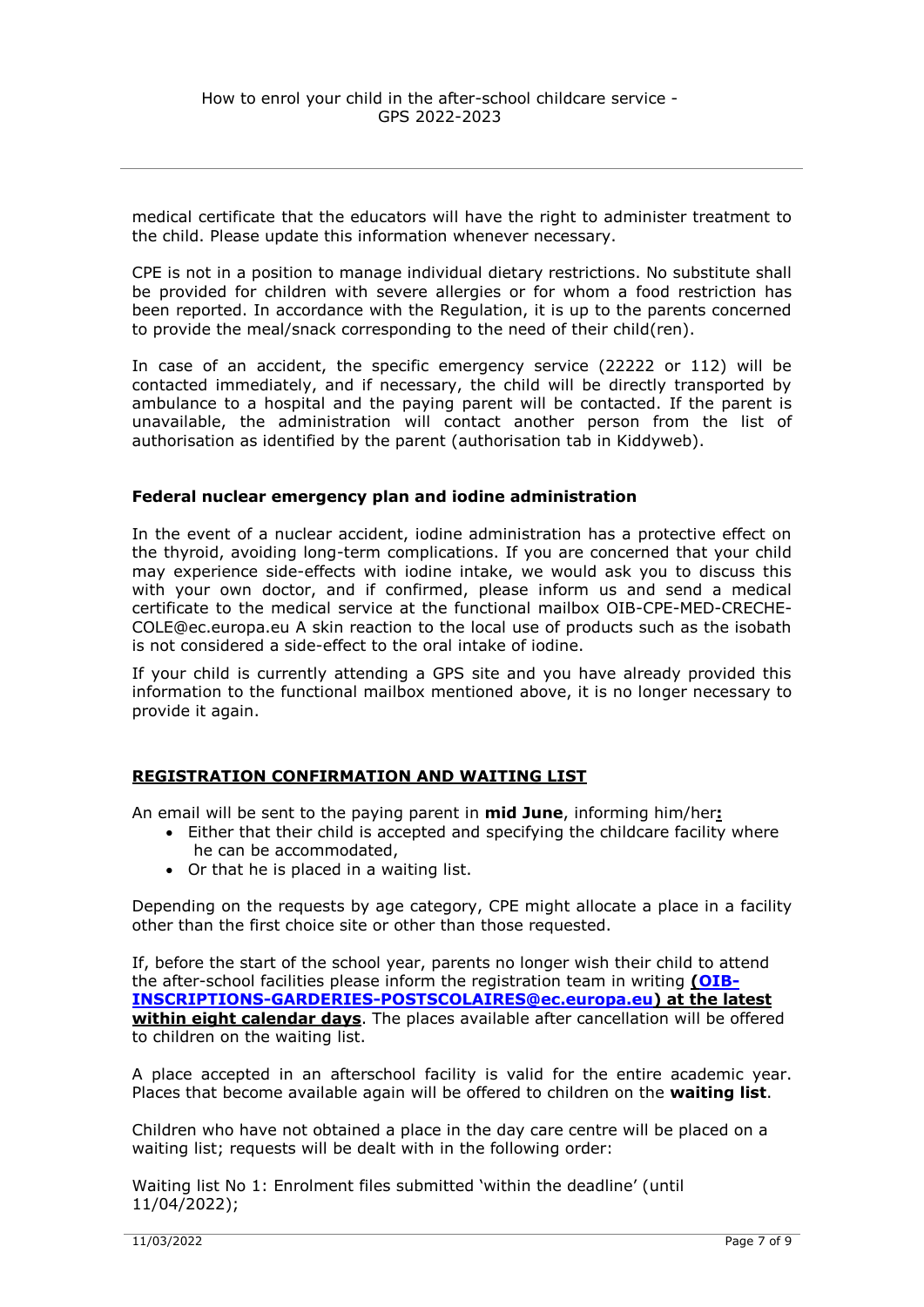Waiting list No 2: Enrolment files submitted 'after the deadline' (as of 11/04/2022);

#### **GENERAL REMARKS**

Please be aware that, although there is a close cooperation between the Commission and the Parents' Associations of the European Schools (APEEE), the respective competencies of these entities are distinct. The school is not responsible for after-school childcare.

In this context, parents' attention is drawn to the fact that **the transport of children to the childminding centres falls exclusively within the competence of APEEE**. The Commission does not provide transport. Therefore, if the child is registered on a central site, it is the parent's responsibility to contact the APEEE of his/her school.

For children attending Belgian schools, OIB does not organise transport or support between the school and the after-school childcare centre.

**For all operational questions related to the after-school childcare centres (meals, study, lost items, access cards, etc.), please contact the secretariat directly via the functional mailbox:**

[OIB-GARDERIES-SECRETARIAT@ec.europa.eu](mailto:OIB-GARDERIES-SECRETARIAT@ec.europa.eu)